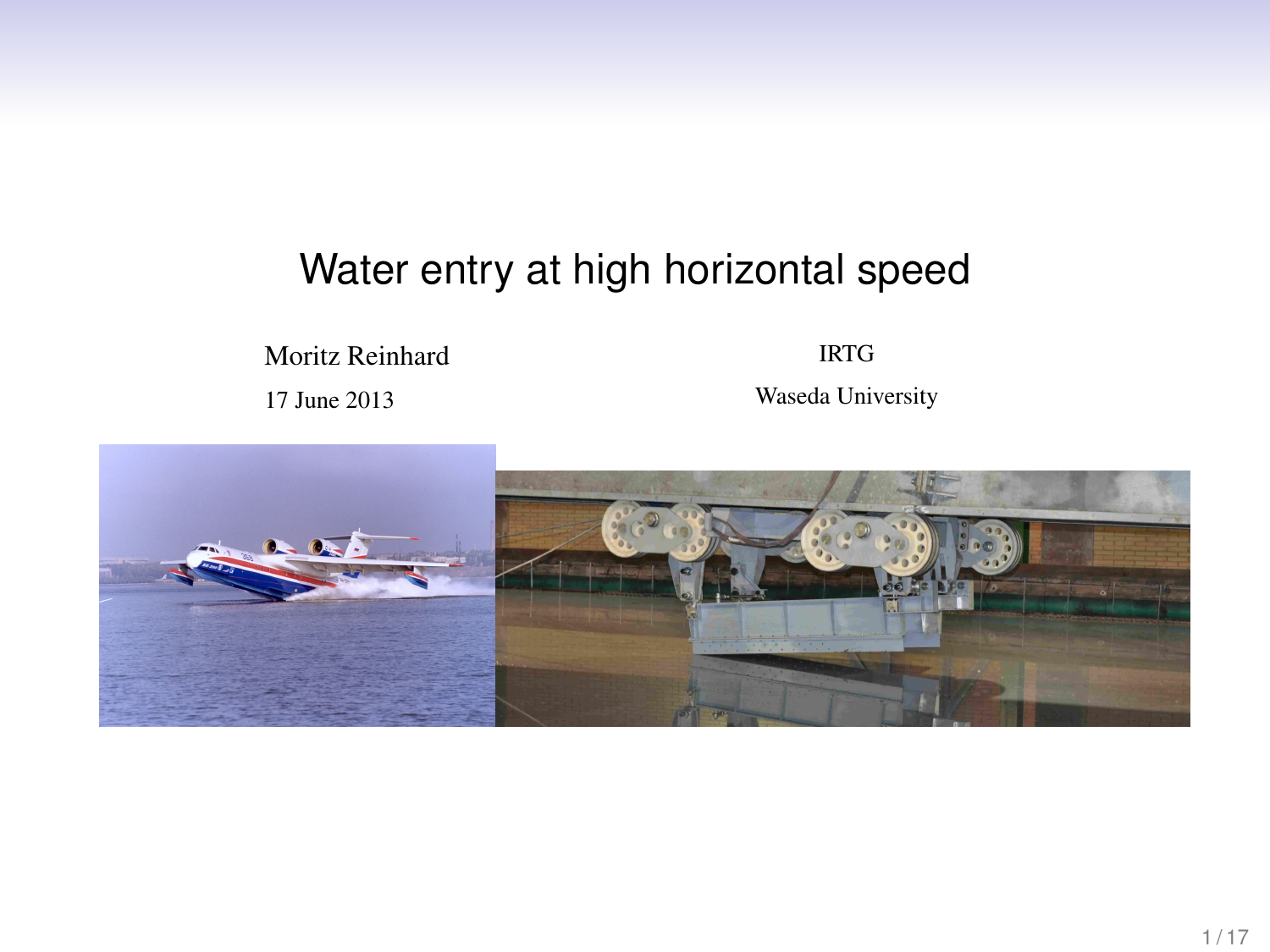Wagner model for vertical impact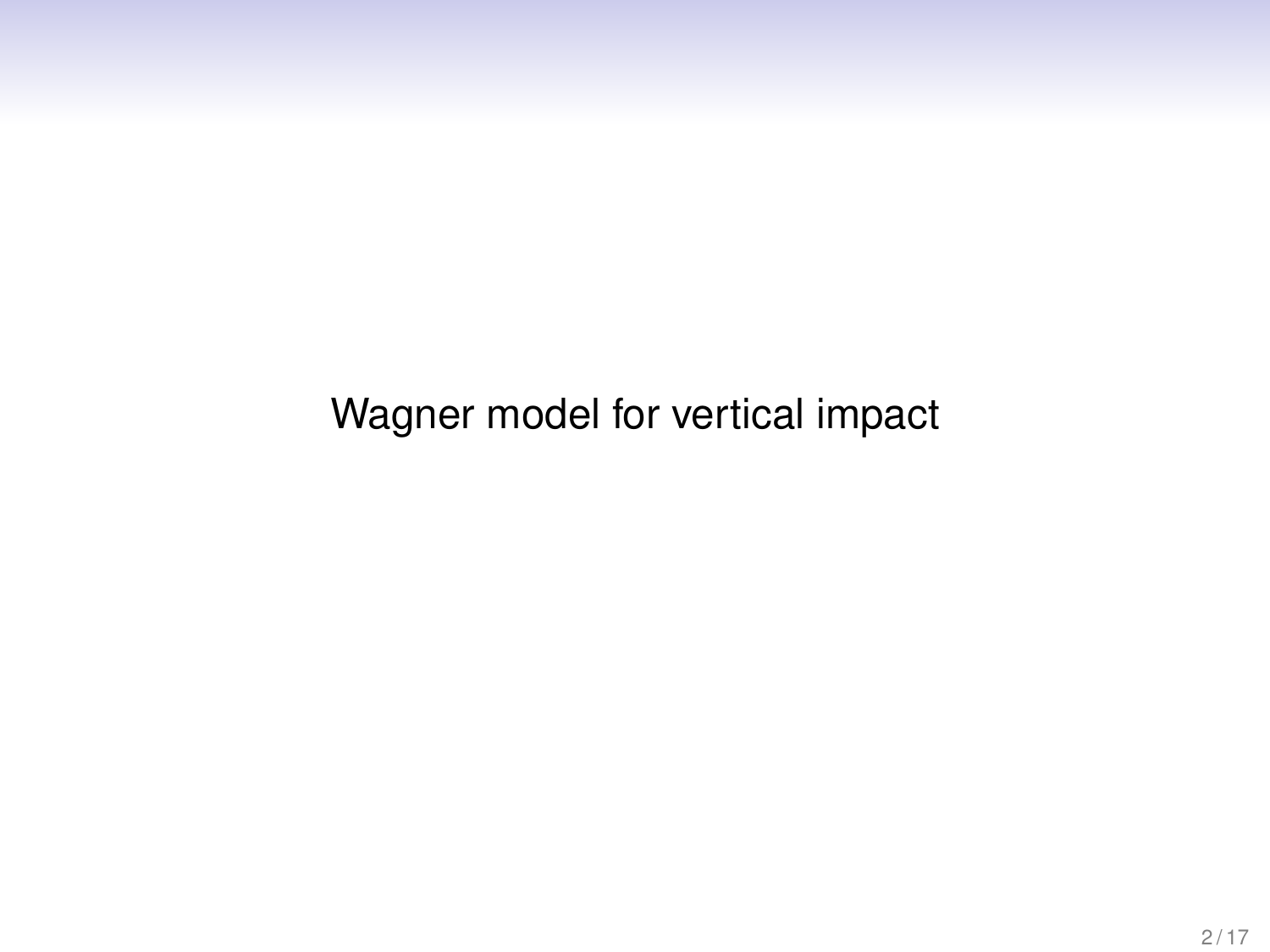



viscosity, surface tension, compressibility are neglected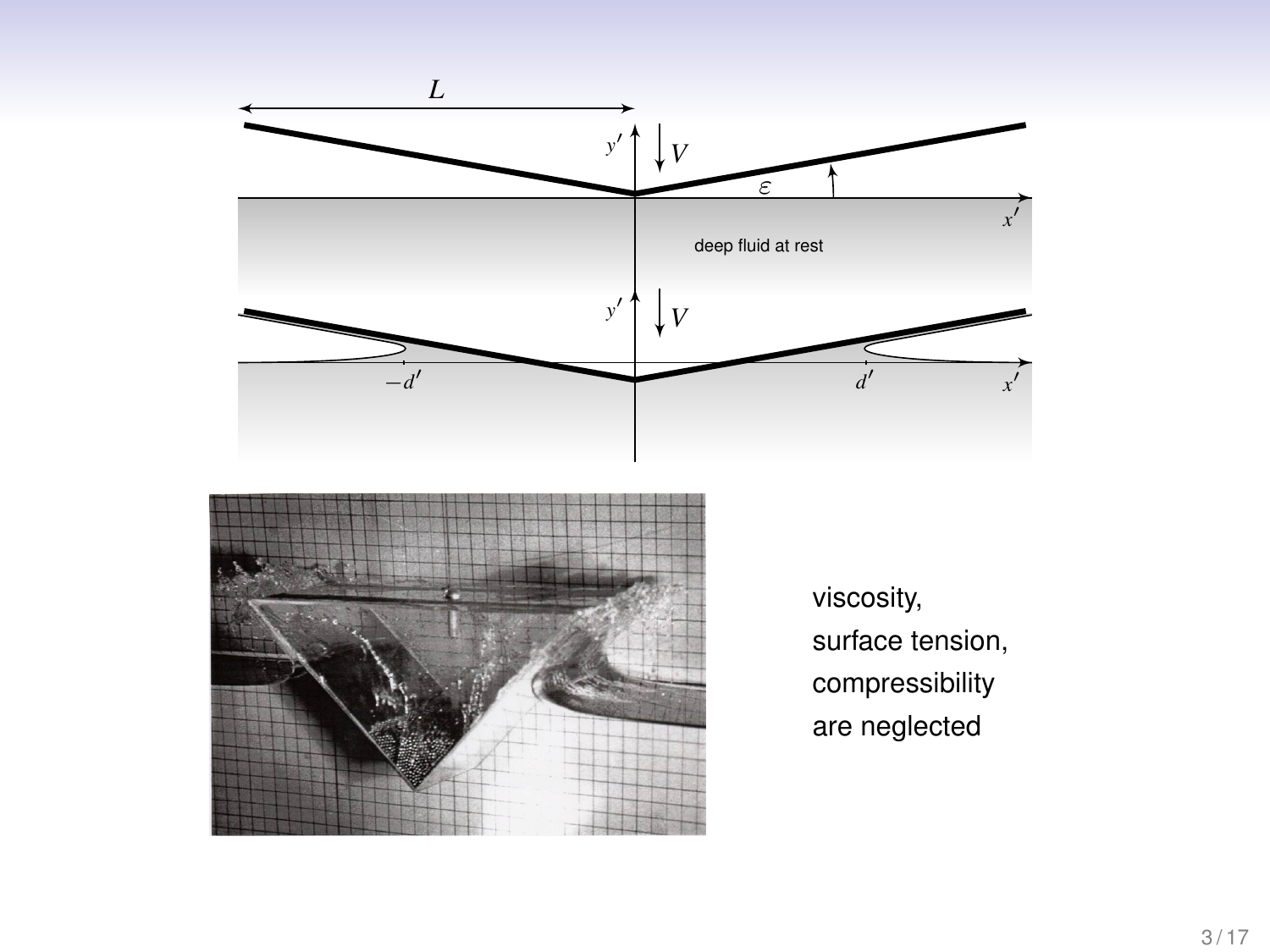

Nondimensional variables:

 $x' = Lx$ ,  $y' = Ly$ ,  $t' = \frac{\varepsilon L}{V}t$ ,  $\varphi' = LV\varphi$ ,  $\eta' = \varepsilon L\eta$ 

$$
\Delta \varphi(x, y, t) = 0 \qquad ((x, y) \in \Omega(t))
$$
  
\n
$$
\varphi_y = -1 + \varepsilon \varphi_x \operatorname{sgn}(x) \qquad (y = \varepsilon(|x| - t))
$$
  
\n
$$
\varphi_y = \eta_t + \varepsilon \eta_x \varphi_x \qquad (y = \varepsilon \eta(x, t))
$$
  
\n
$$
\varphi_t = -\frac{\varepsilon}{2} |\nabla \varphi|^2 - \frac{\varepsilon gL}{V^2} y \qquad (y = \varepsilon \eta(x, t))
$$
  
\n
$$
\varphi \to 0 \qquad (x^2 + y^2 \to \infty)
$$

initial conditions:  $\eta(x, 0) = 0$ ,  $\varphi(x, y, 0) = 0$ 

Hydrodynamic pressure:  $p = -\varphi_t + \frac{\varepsilon}{2} |\nabla \varphi|^2 - \frac{\varepsilon g L}{V^2}$  $((x, y) \in \Omega(t))$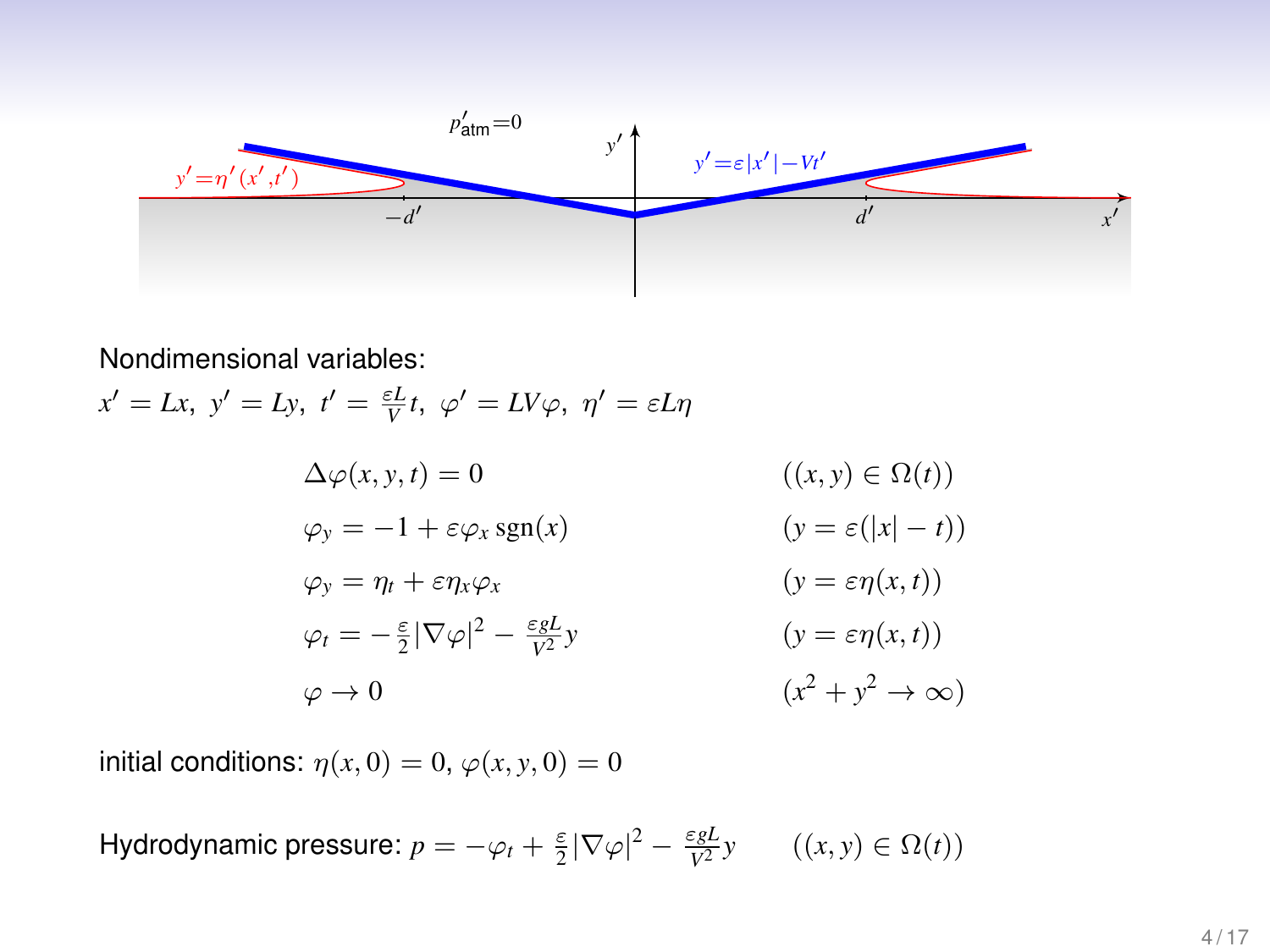### Leading-order hydrodynamic problem for  $\varepsilon \ll 1$

$$
\Delta \varphi = 0 \qquad (y < 0)
$$
\n
$$
\varphi_y = -1 \qquad (y = 0, |x| < d)
$$
\n
$$
\varphi_y = \eta_t \qquad (y = 0, |x| > d)
$$
\n
$$
\varphi_t = 0 \qquad (y = 0, |x| > d)
$$
\n
$$
\varphi \to 0 \qquad (x^2 + y^2 \to \infty)
$$
\n
$$
p = -\varphi_t \qquad (y = 0, |x| < d)
$$
\n
$$
\eta(x, 0) = 0 \qquad (x \in \mathbb{R})
$$

Wagner's condition:

 $\eta(d, t) = d - t$  (*d* > 0)

$$
\varphi = O(1) \quad ((x, y) \to (\pm d, 0))
$$

Solution:  $d(t) = \frac{\pi}{2}t$ 



LOWT: Leading order Wagner theory SOWT: Second order Wagner theory (Oliver, 2007)

Z&F: Numerical solution exploiting selfsimilarity (Zhao & Faltinsen, 1993)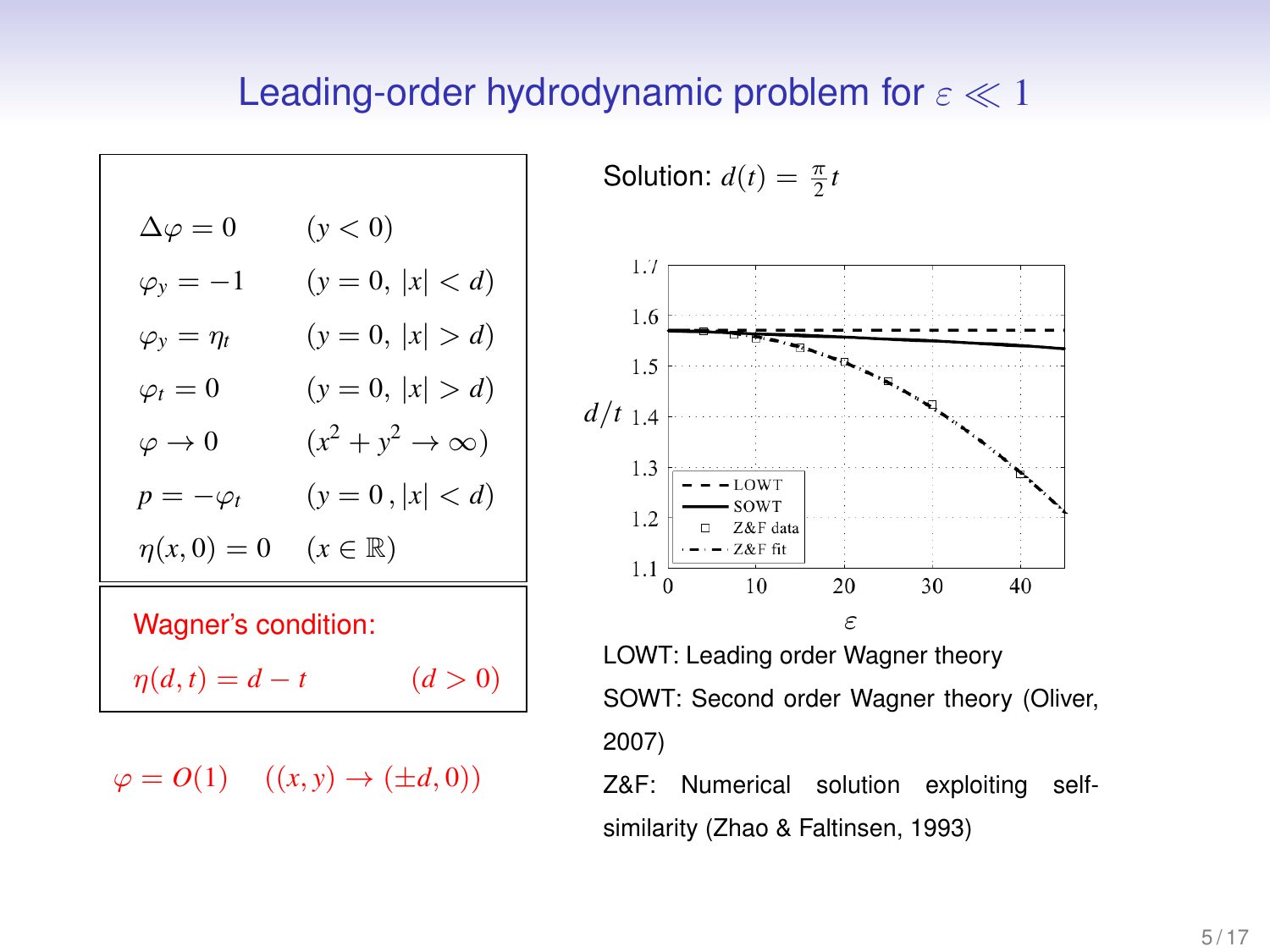# Oblique impact of a plate

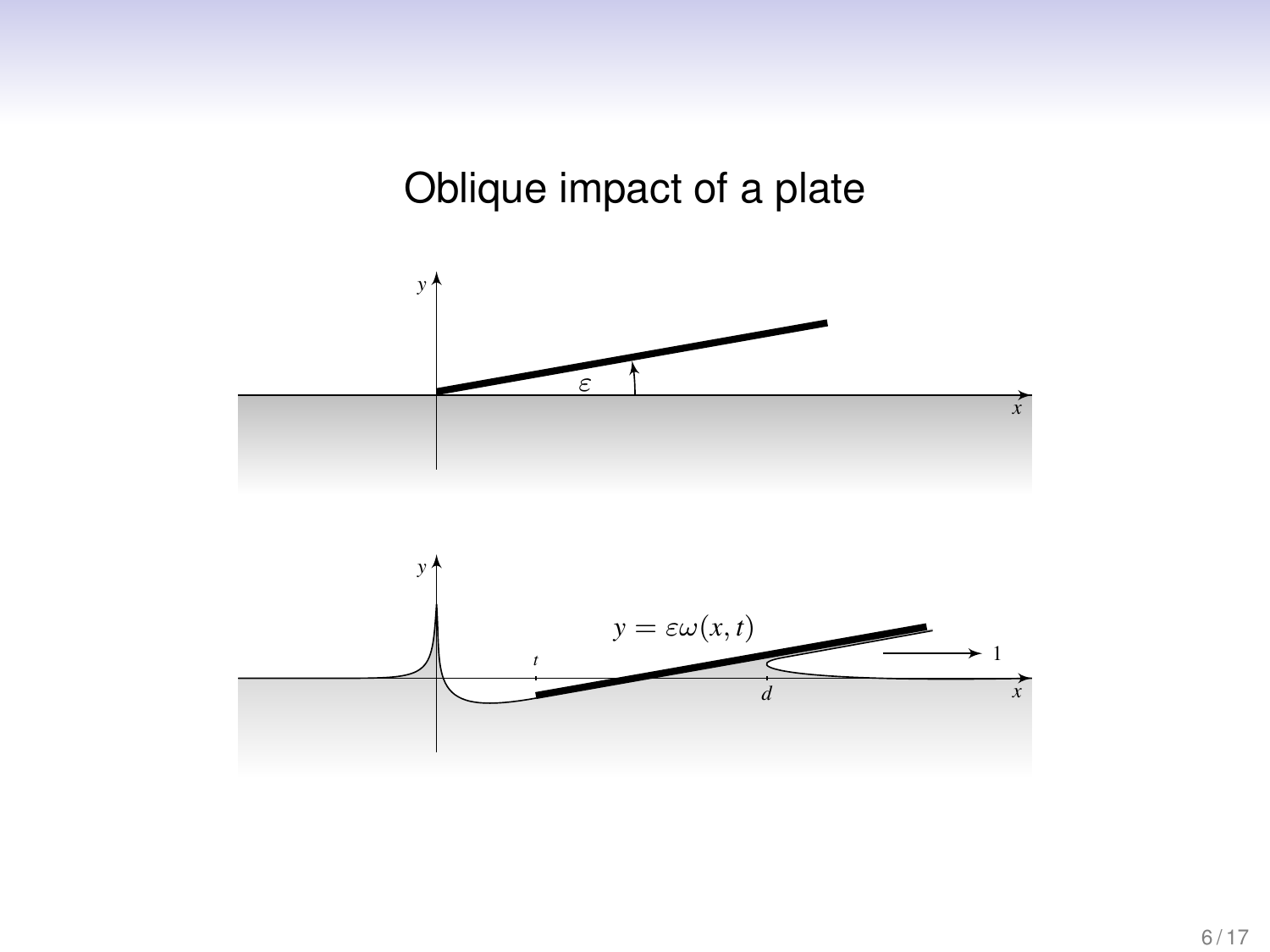## Oblique impact of a plate

$$
\Delta \varphi = 0 \qquad (y < 0)
$$
\n
$$
\varphi_y = \omega_t(x, t) \qquad (y = 0, t < x < d)
$$
\n
$$
\varphi = 0 \qquad (y = 0, x < 0, x > d)
$$
\n
$$
\varphi_x = A(x) \qquad (y = 0, 0 < x < t)
$$
\n
$$
\varphi \to 0 \qquad (x^2 + y^2 \to \infty)
$$
\n
$$
\varphi = O(1) \qquad ((x, y) \to (d, 0))
$$
\n
$$
|\nabla \varphi| = O(1) \qquad ((x, y) \to (t, 0))
$$

where  $d = d(t)$  is given by:

$$
\begin{aligned}\n\omega(d, t) &= \eta(d, t) & (d > t) \\
\varphi_y &= \eta_t & (y = 0, x < t, x > d) \\
\eta(x, 0) &= 0\n\end{aligned}
$$

$$
\eta(t, t) = \omega(t, t)
$$
  
 
$$
p = -\varphi_t \qquad (y = 0, t < x < d)
$$

$$
\mathsf{MBVP} \Longrightarrow \int_0^t \sqrt{\tfrac{d-\xi}{t-\xi}} \, A(\xi) \, \mathsf{d}\xi = \int_t^d \sqrt{\tfrac{d-\xi}{\xi-t}} \omega_t(\xi,t) \, \mathsf{d}\xi
$$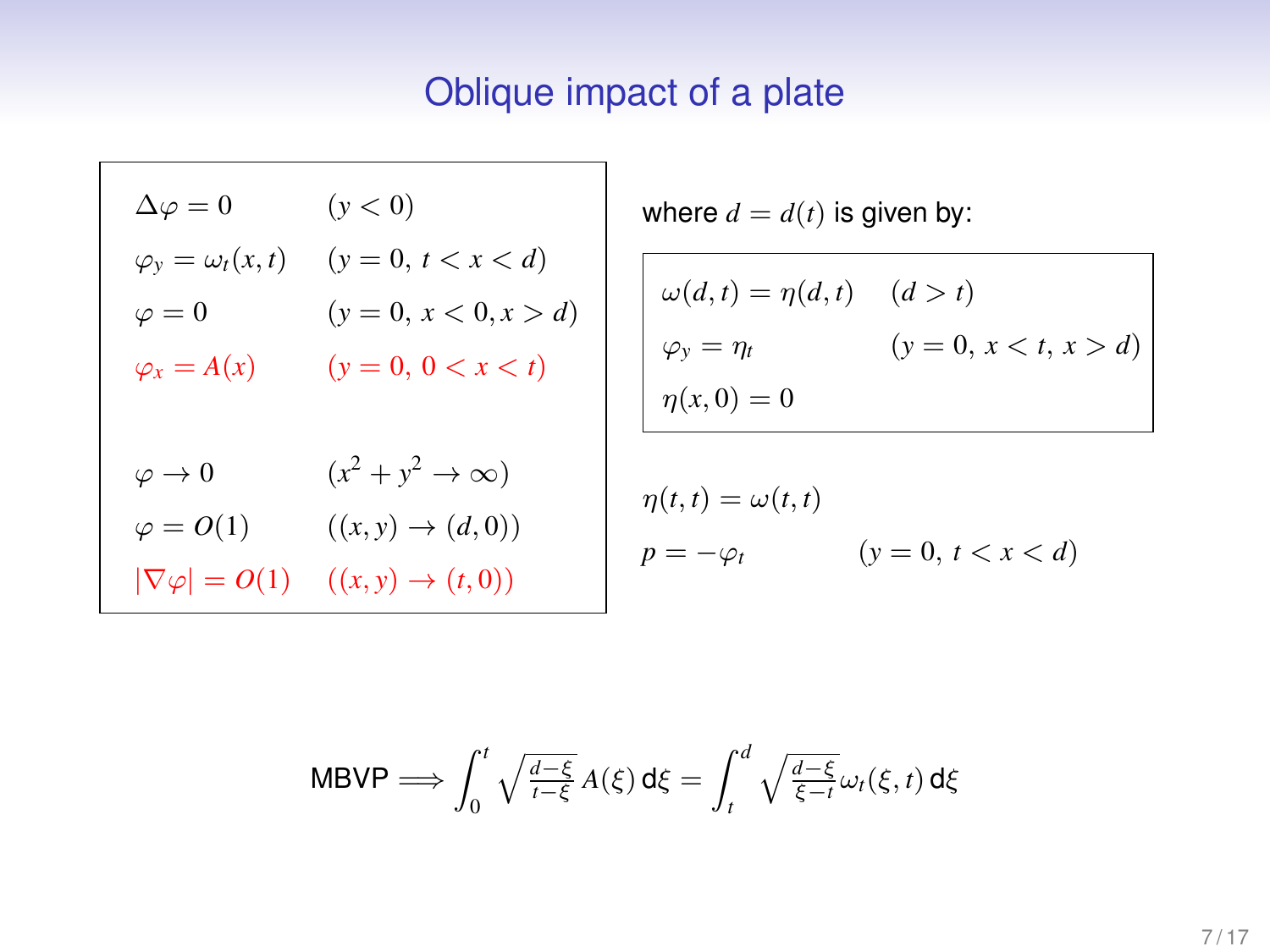displacement potential:  $\Phi(x, y, t) = \int_0^{\tau} \varphi(x, y, \tau) d\tau$ 

 $\Delta \Phi = 0$  (*y* < 0)  $\Phi_y = \omega(x, t)$  (*y* = 0, *t* < *x* < *d*)  $\Phi = 0$  (*y* = 0, *x* < 0 and *x* > *d*)  $\Phi_x = tA(x) + B(x)$  (*y* = 0, 0 < *x* < *t*)

$$
|\nabla \Phi| = O(1)
$$
  
\n
$$
\Phi = O(((x-d)^2 + y^2)^{1/2})
$$
  
\n
$$
(\mathbf{x}, \mathbf{y}) \to (t, 0))
$$
  
\n
$$
(\mathbf{x}, \mathbf{y}) \to (d, 0))
$$
  
\n
$$
\Phi \to 0
$$
  
\n
$$
(\mathbf{x}^2 + \mathbf{y}^2 \to \infty)
$$

$$
\int_0^t \sqrt{\frac{t-\xi}{d-\xi}} \left( tA(\xi) + B(\xi) \right) d\xi = -\int_t^d \sqrt{\frac{\xi-t}{d-\xi}} \omega(\xi, t) d\xi
$$

$$
\int_0^t \sqrt{\frac{d-\xi}{d-\xi}} \left( tA(\xi) + B(\xi) \right) d\xi = \int_t^d \sqrt{\frac{d-\xi}{d-\xi}} \omega(\xi, t) d\xi
$$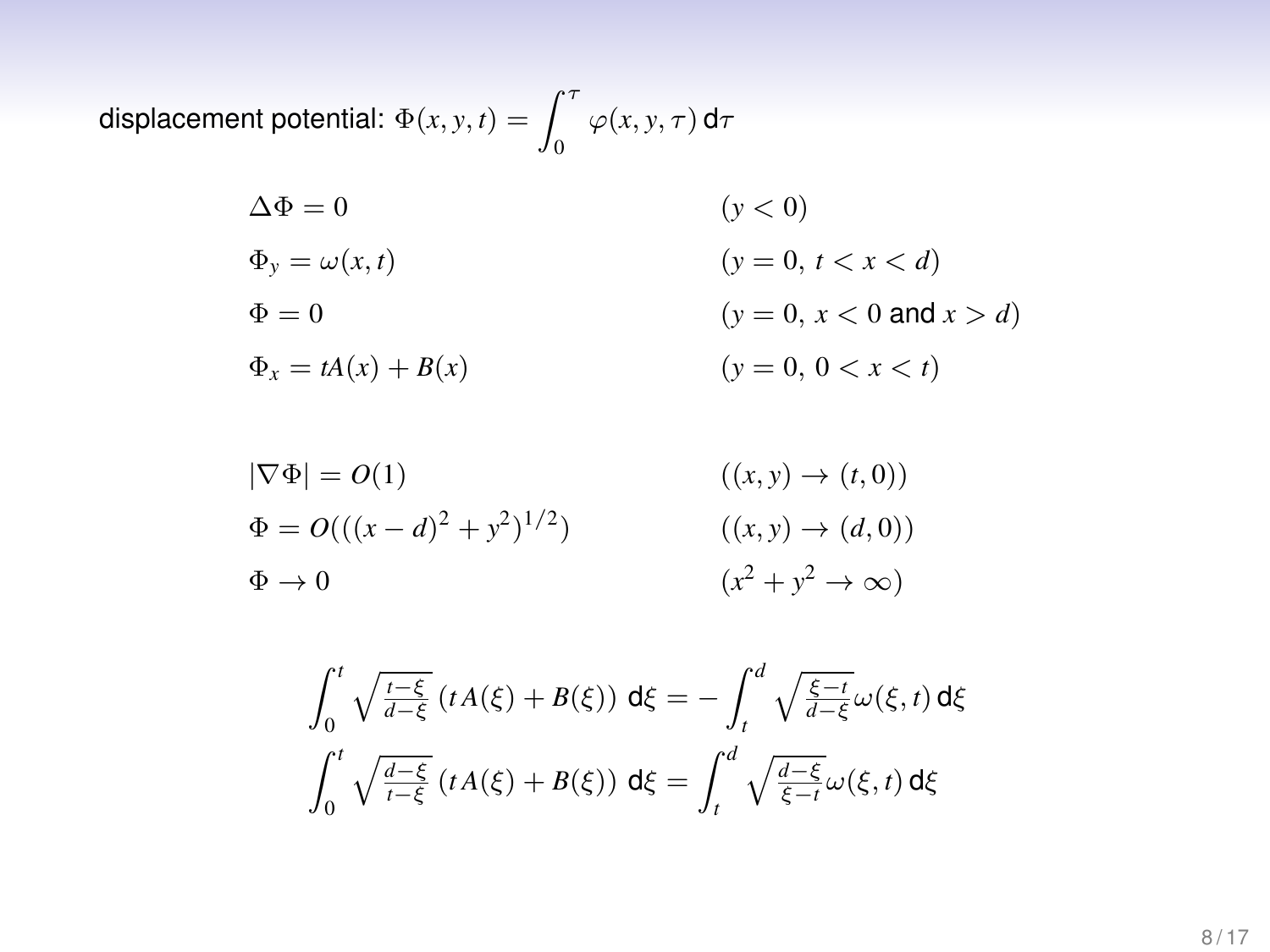$$
\int_0^t \sqrt{\frac{d-\xi}{t-\xi}} A(\xi) d\xi = \int_t^d \sqrt{\frac{d-\xi}{\xi-t}} \omega_t(\xi, t) d\xi
$$

$$
\int_0^t \sqrt{\frac{d-\xi}{d-\xi}} (tA(\xi) + B(\xi)) d\xi = -\int_t^d \sqrt{\frac{\xi-t}{d-\xi}} \omega(\xi, t) d\xi
$$

$$
\int_0^t \sqrt{\frac{d-\xi}{t-\xi}} (tA(\xi) + B(\xi)) d\xi = \int_t^d \sqrt{\frac{d-\xi}{\xi-t}} \omega(\xi, t) d\xi
$$

For rigid-plate plate impact at constant velocity:

$$
\omega(x,t) = x - t(1+\chi), \qquad \chi = \frac{V}{\varepsilon U}
$$

 $\implies$  Solution is self-similar solution:  $A(x) = A^*$ ,  $B(x) = B^*x$ ,  $d(t) = d_*t$ 

Solution of the problem:

$$
\dot{d}_* = q^{-2}, \qquad A^* = -\frac{\pi}{4q} \frac{\chi - 1 + 2q^2(1+2\chi)}{(q^2+1)^{3/2}}, \qquad B^* = -A^* \frac{4q^2+1}{2q^2+2},
$$

$$
\text{arsinh}(q) = q\sqrt{q^2 + 1} \frac{\chi + 3 - 2\chi q^2}{\chi - 1 + 2q^2(1 + 2\chi)}
$$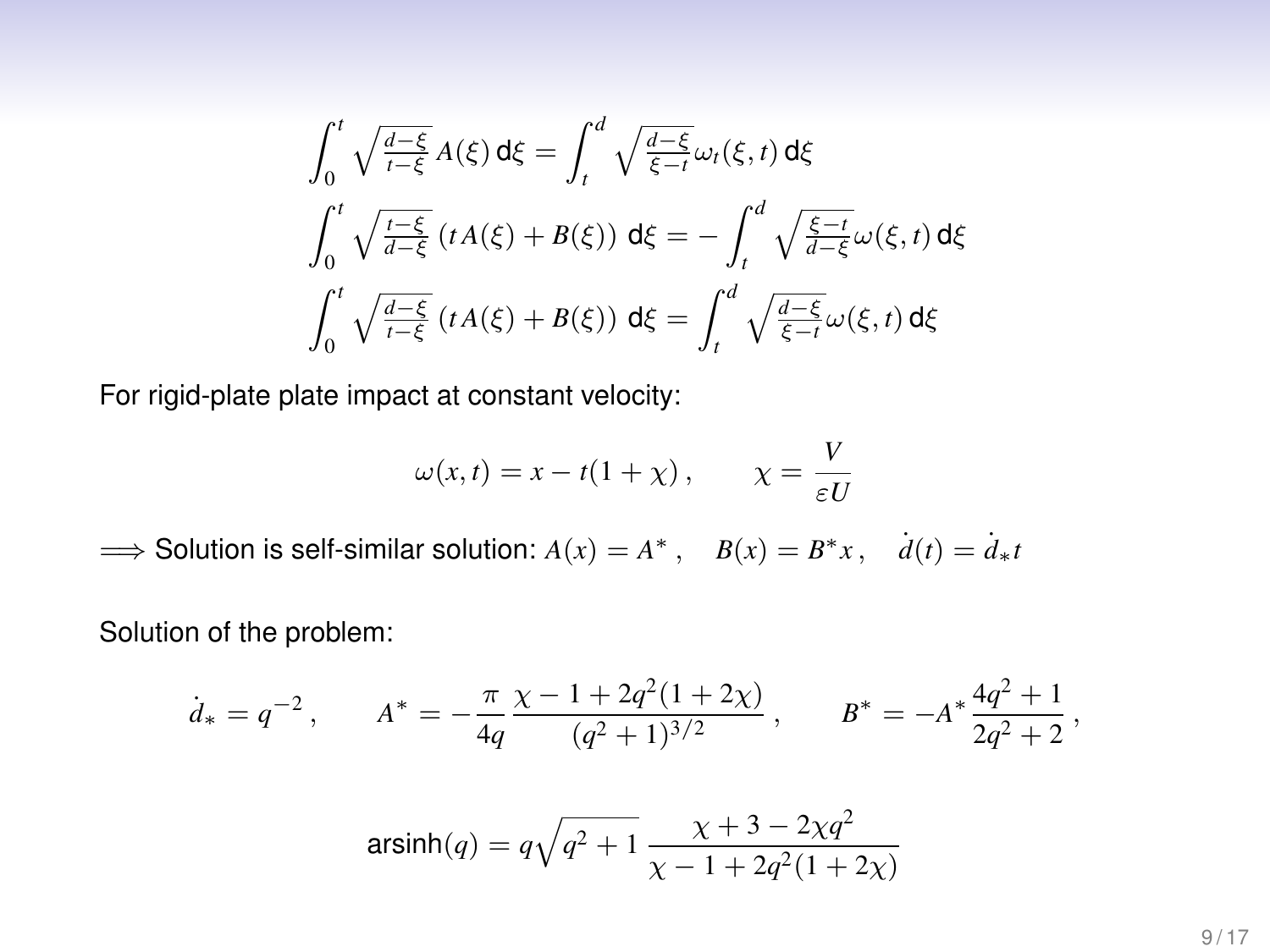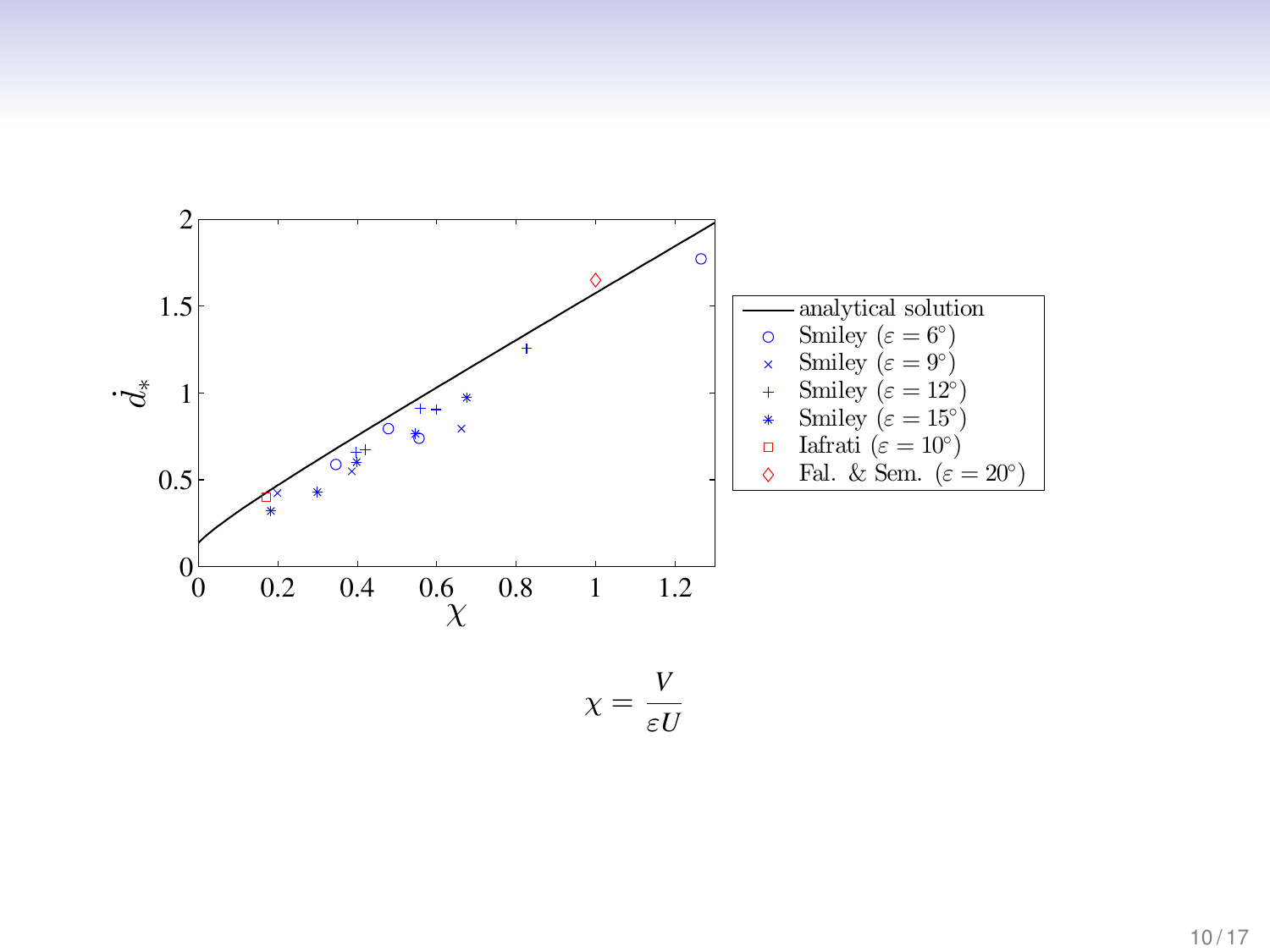#### Structural part of the problem for free elastic plate



Euler's beam equation:

*h* plate thickness

 $\mu \frac{\partial^2}{\partial x^2}$  $\frac{\partial^2}{\partial t^2}\zeta + \theta \frac{\partial^4}{\partial s^2}$  $\frac{\partial}{\partial s^4} \zeta = p(s+t,0,t) - \mu \kappa$  $\partial^2$  $\frac{\partial^2}{\partial s^2}\zeta=\frac{\partial^3}{\partial s^2}$  $\frac{\partial^2}{\partial s^3}\zeta = 0$  (*s* = 0, *s* = 1)  $\mu = \frac{\varrho_S h}{\varrho_F L}$  $\theta = \frac{D}{\varrho_F L^3 U^2}$  $\kappa = \frac{gL}{\varepsilon U^2}$ *D* flexural rigidity  $\varrho_S$  plate density  $\varrho_F$  fluid density

$$
\zeta(s,t) = \sum_{k=0}^{\infty} a_k(t)\psi_k(s) \qquad \frac{\partial^4}{\partial s^4}\psi_k = \lambda_k^4\psi_k \qquad (0 < s < 1) \\
\frac{\partial^2}{\partial s^2}\psi_k = \frac{\partial^3}{\partial s^3}\psi_k = 0 \qquad (s = 0, s = 1)
$$

rigid modes of translation and rotation:  $\psi_0(s)$ ,  $\psi_1(s)$ normal modes for elastic deflection:  $\psi_k(s)$ ,  $k > 2$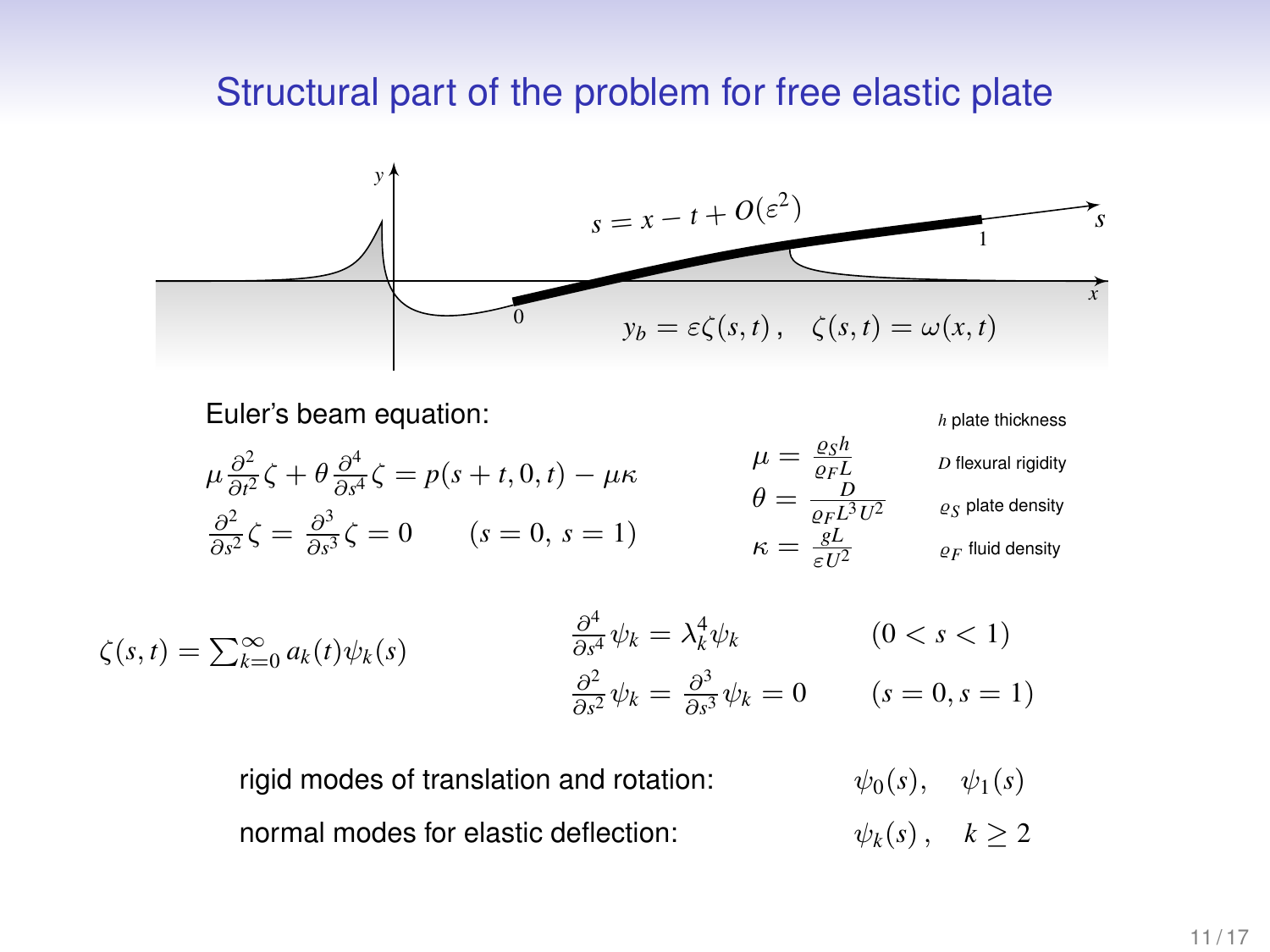### Coupling of structural and hydrodynamic part

$$
\mu \frac{d^2 a_k}{dt^2} + \theta \lambda_k^4 a_k = \int_t^d p(x, 0, t) \psi_k(x - t) dx - \mu \kappa \delta_{0k}
$$

Hydrodynamic pressure:

$$
p(x, 0, t) = -\frac{\dot{d} S(t)}{\pi(d-t)} \sqrt{\frac{x-t}{d-x}} - \frac{1}{\pi} \sqrt{(x-t)(d-x)} T(x, t),
$$

where

$$
S(t) = \int_0^t \sqrt{\frac{t-\xi}{d-\xi}} A(\xi) d\xi + \int_t^d \sqrt{\frac{\xi-t}{d-\xi}} \omega_t(\xi, t) d\xi,
$$
  
\n
$$
T(x, t) = \int_t^d \frac{\hat{\omega}_t(\xi, t)}{(\xi - x)\sqrt{(\xi - t)(d - \xi)}} d\xi,
$$
  
\n
$$
\hat{\omega}_t(x, t) = \int_t^x \omega_t(\xi, t) d\xi.
$$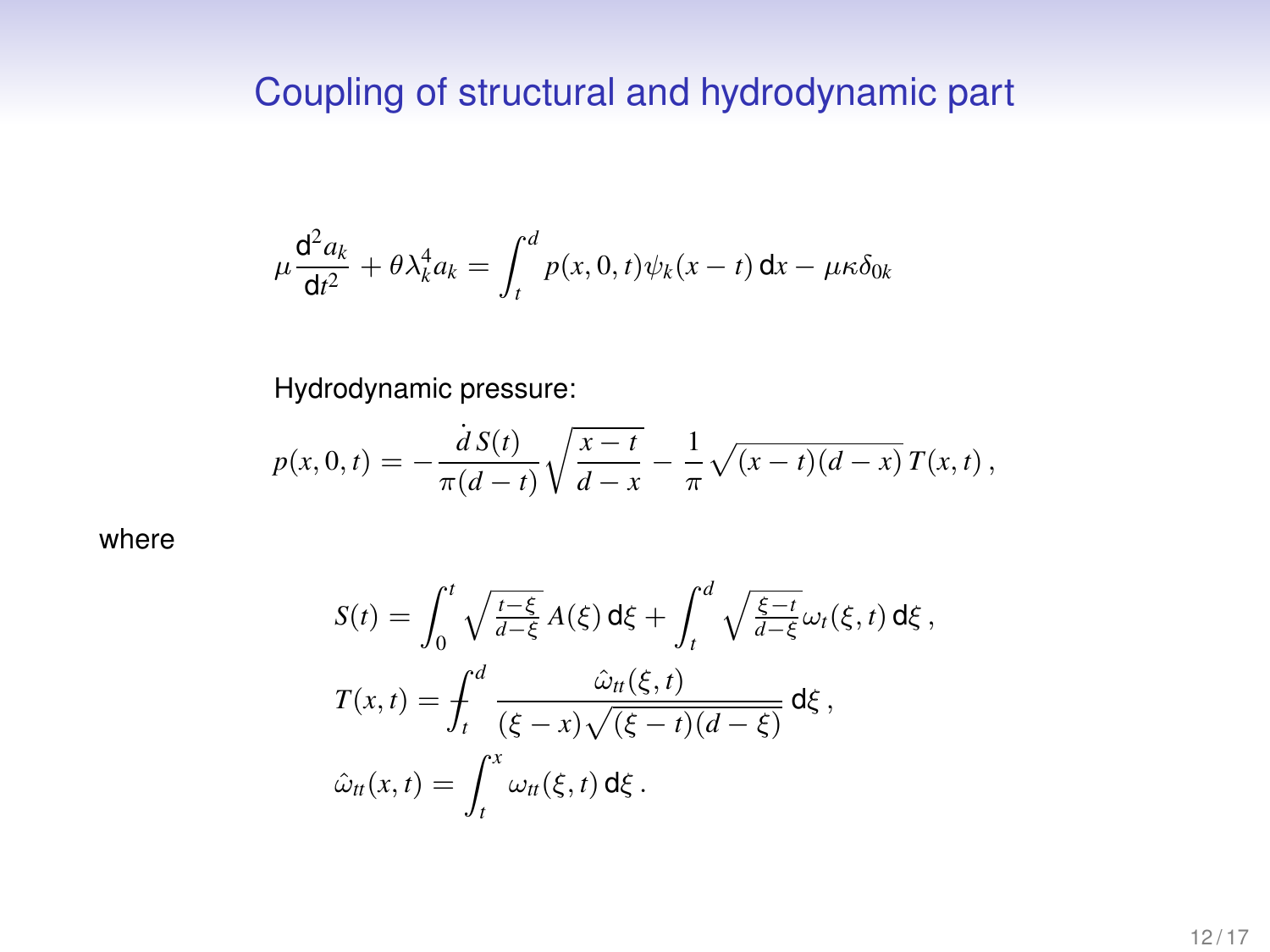#### Final equations

Euler's beam equation:

Wagner's condition:

update of *A* and *B*:

$$
\frac{d^2 \vec{a}}{dt^2} = \vec{F}\left(t, d, \vec{a}, \frac{d\vec{a}}{dt}, A(x)|_{x \in (0, t)}\right)
$$
\n
$$
\frac{dd}{dt} = G\left(t, d, \vec{a}, \frac{d\vec{a}}{dt}, A(x)|_{x \in (0, t)}, B(x)|_{x \in (0, t)}\right)
$$
\n
$$
\int_0^t \sqrt{\frac{d-\xi}{t-\xi}} A(\xi) d\xi = K(t, d, \vec{a}, \frac{d\vec{a}}{dt})
$$
\n
$$
\int_0^t \sqrt{\frac{d-\xi}{t-\xi}} B(\xi) d\xi = L(t, d, \vec{a}, \frac{d\vec{a}}{dt})
$$

with initial conditions:

$$
\vec{a}(0) = (\frac{1}{2}, \frac{1}{6}\sqrt{3}, 0, 0, \cdots), \qquad \frac{d\vec{a}}{dt}(0) = (-\frac{V}{\varepsilon U}, 0, 0, \ldots), \quad d(0) = 0
$$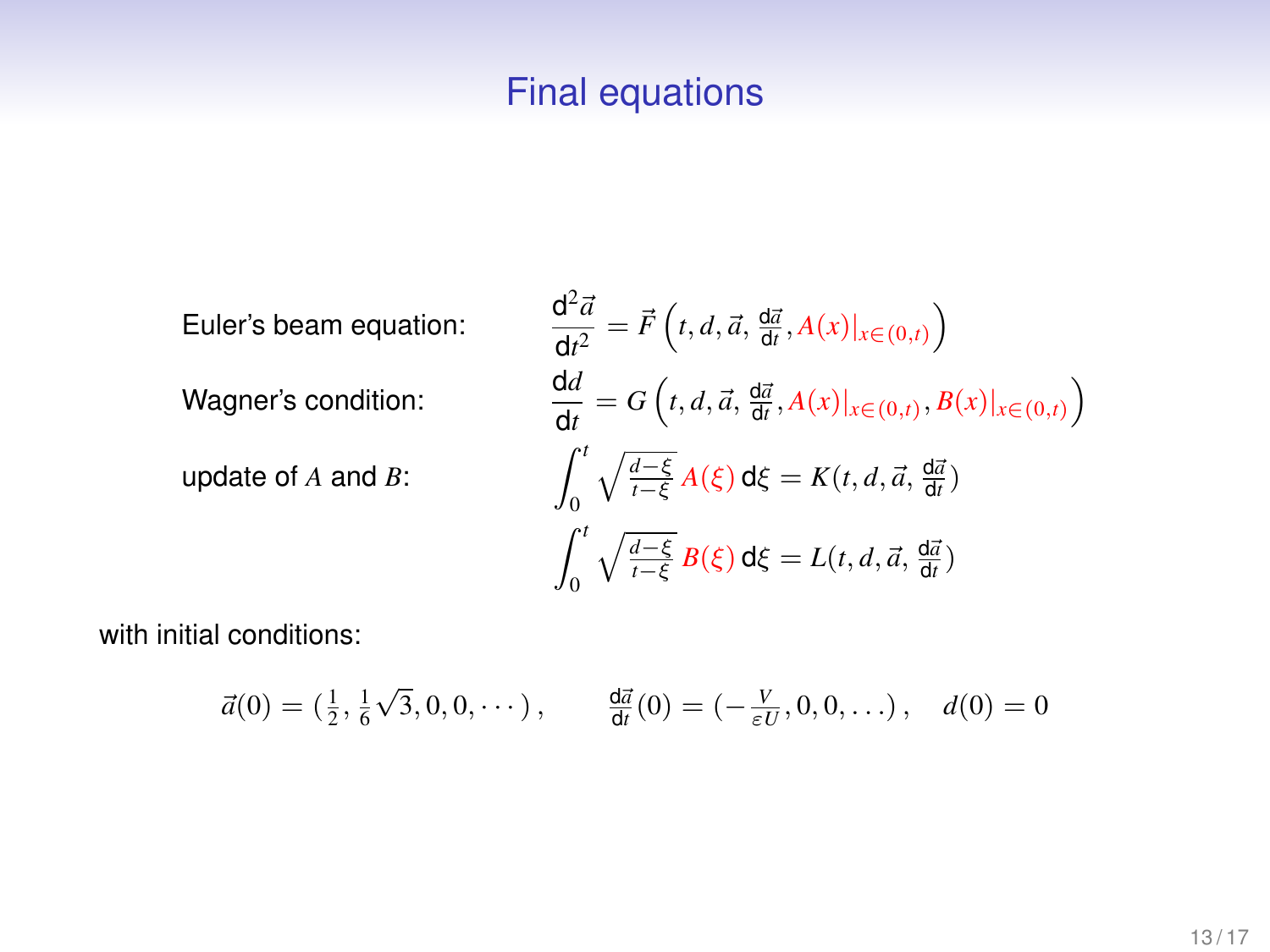Results for steel plate:

$$
L = 2.4 \text{m}, h = 5 \text{cm}, \varepsilon = 8.6^{\circ}, V = 6 \text{m} \text{s}^{-1}, U = 24 \text{m} \text{s}^{-1}
$$

timestep  $\Delta t = 5 \times 10^{-4},$  8 elastic modes

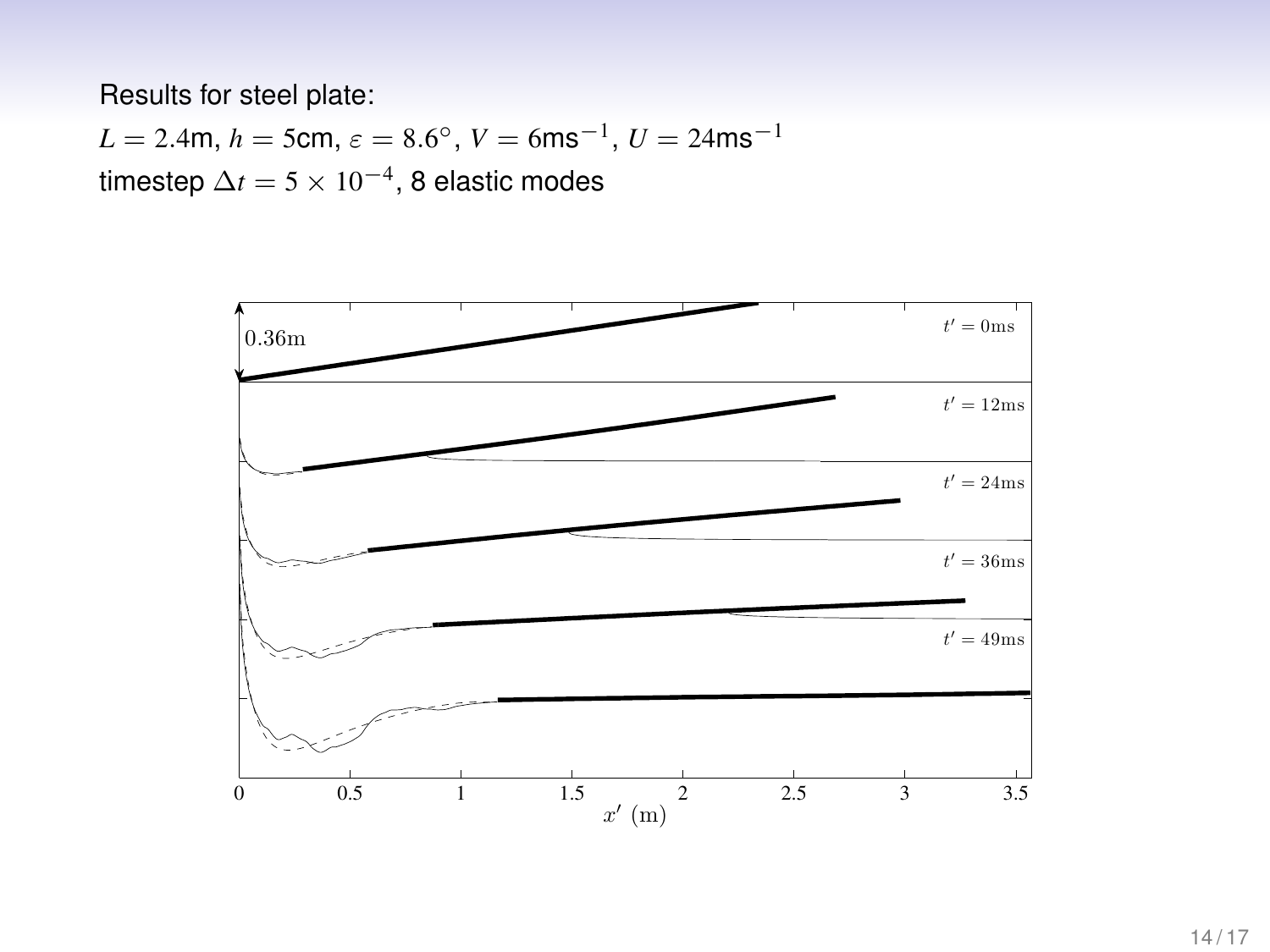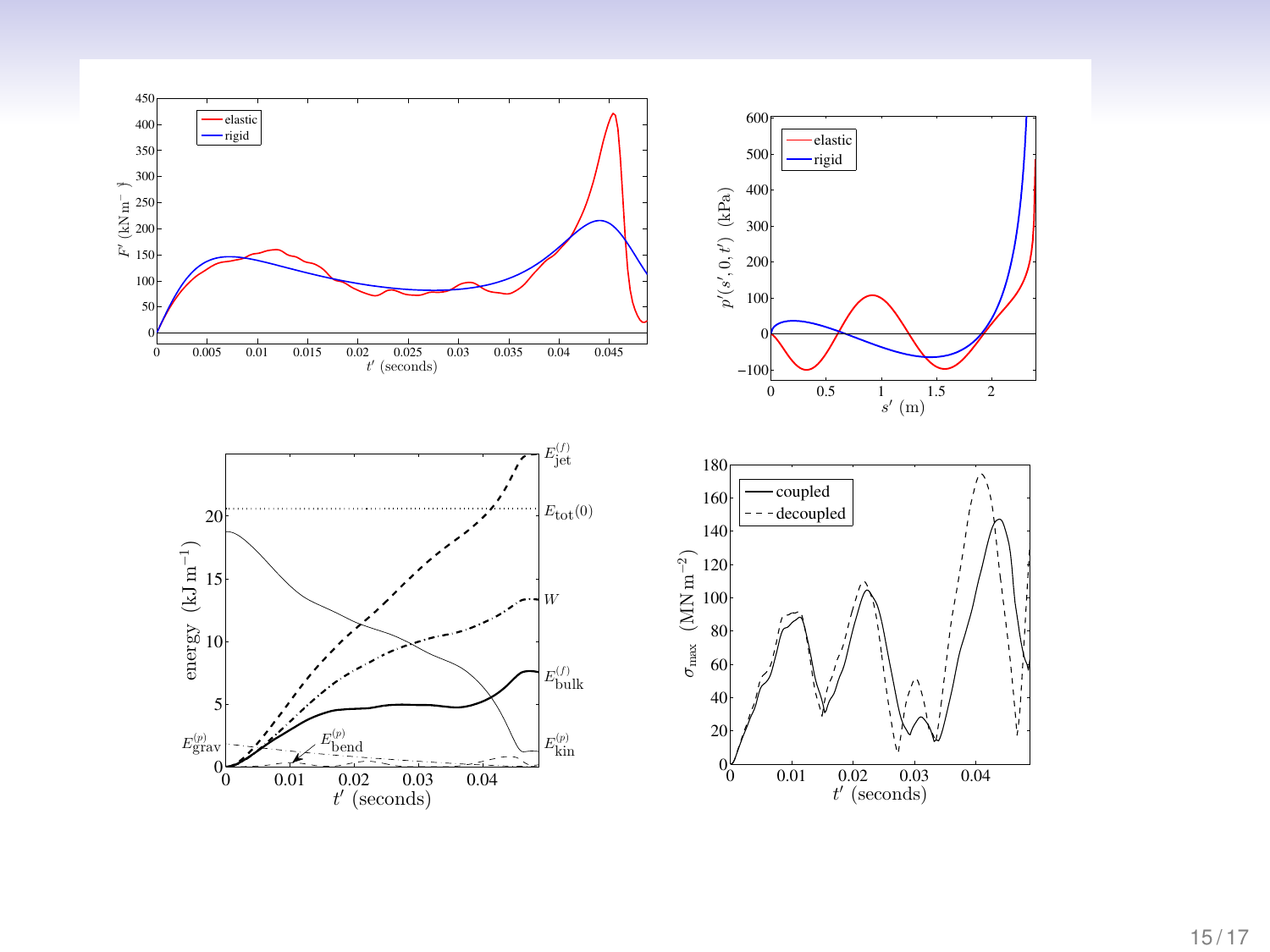### **Summary**

- 1. The Wagner model for impact problems of bodies with small deadrise angle into water was introduced.
- 2. A model for the impact of an elastic plate at high horizontal speed has been presented.
- 3. Influence of hydroelasticity on the force is significant. Large negative forces appear on the rear part of the plate during impact.

# Thank you.

# Any questions or comments?